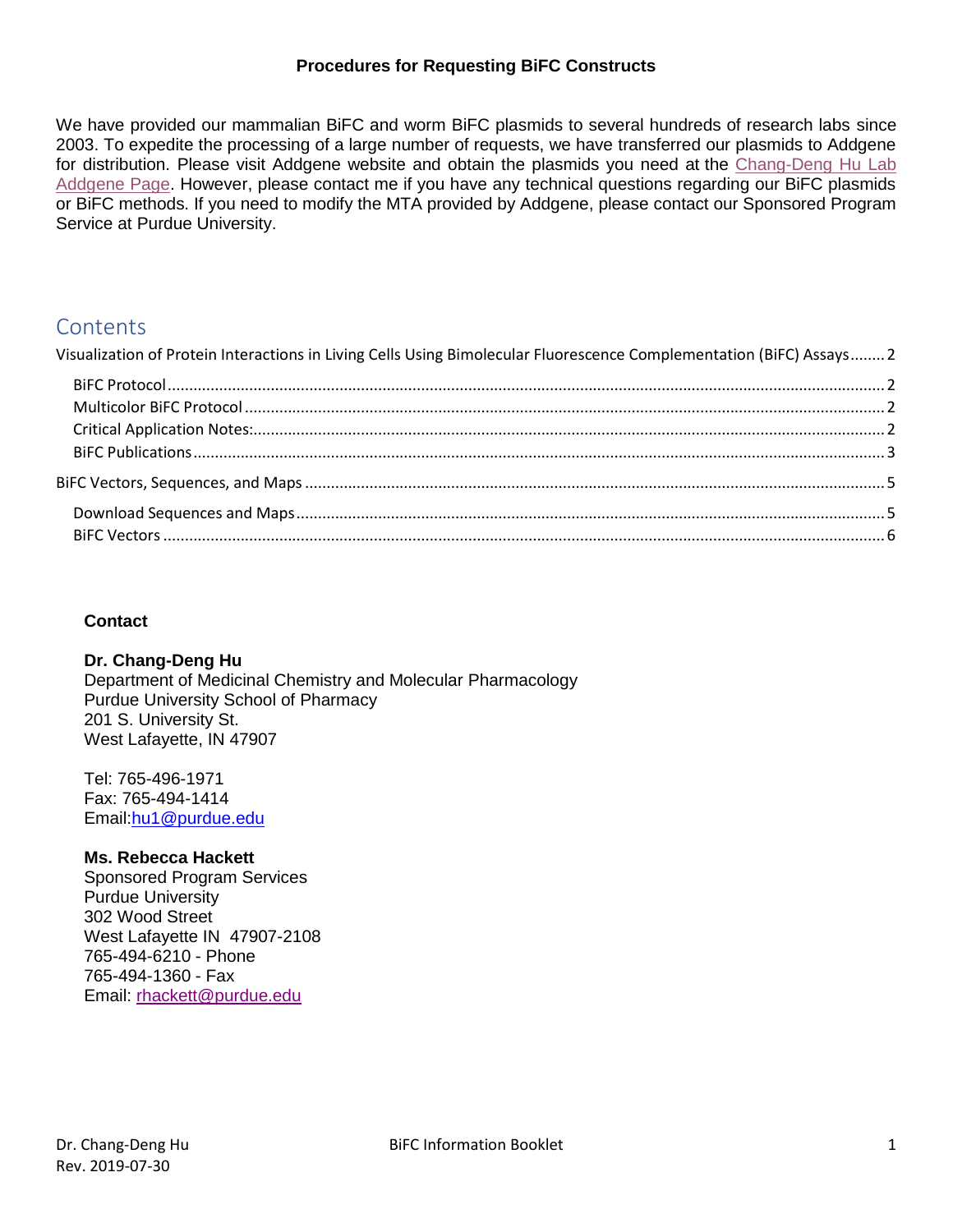# <span id="page-1-0"></span>Visualization of Protein Interactions in Living Cells Using Bimolecular Fluorescence Complementation (BiFC) Assays

*The following are suggested BiFC and multicolor BiFC protocols based on our experimental conditions. You may need to modify the experimental procedures based on cell lines and particular proteins you will work on. Detailed design of BiFC and multicolor BiFC constructs and experimental procedures can be found from our BiFC publications (Current Protocol in Cell Biology, Protein-Protein Interaction, and other BiFC publications).*

# <span id="page-1-1"></span>BiFC Protocol

COS-1 cells are cultured in Dulbecco's Modified Eagle Medium (Hyclone, Logan, UT) supplemented with 10% fetal bovine serum with penicillin and streptomycin in 12-well plates at 37 °C. The 0.25 ~0.50 mg of plasmids encoding two proteins fused to VN155(I152L) or VC155(A206K) are transfected into COS-1 cells using FuGene6 (Roche, Indianapolis, IN). Plasmids encoding one or two mutant fusion proteins should be transfected at the same time. For ratio analysis, 50 ng of plasmids encoding ECFP are cotransfected as an internal control to measure the BiFC efficiency of fragments derived from Venus. YFP and CFP images from the same fields of transfected cells are acquired 12-24 h after transfection using a CCD camera mounted on a Nikon inverted fluorescence microscope with JP4 filters (Chroma, Rockingham, VT). The intensity of more than 100 cells is individually quantified using an automated intensity recognition feature of Metamorph II (Universal Imaging Corporation, Downingtown, PA). YFP/CFP ratio of individual cells is calculated. To determine whether the BiFC signal represents specific interactions, the median of YFP/CFP ratios is determined in each group and used for comparison of the BiFC efficiency between the wild type and mutant fusion proteins. For details, please refer to Biotechniques (49:793-805, 2010).

# <span id="page-1-2"></span>Multicolor BiFC Protocol

The best combination for multicolor BiFC assay is Venus 1-172 (VN173), Cerulean 1-172 (CrN173) and ECFP 155-238 (CC155). Since 7.8% of the BiFC signal derived from VN173 paired with CC155 is read in the CFP channel, this signal crosstalk should be corrected by multiplying original CFP images with a correction coefficient. Briefly, cells transfected with plasmids encoding VN173 fused to one of your proteins and CC155 fused to another protein should be used as a control to determine the correction coefficient. Fluorescent images are captured with both YFP and CFP filters and the correction coefficient is calculated as described for FRET (Gordon, et al., 1998, Biophys J *74*:2702-2713).The original CFP images in the multicolor BiFC experiments should multiplied by the correction coefficient using FRET function provided in Metamorph II (Universal Imaging Corporation, Downingtown, PA) to obtain corrected CFP images for ratio analysis. Detailed multicolor BiFC analysis can be found from Current Protocol in Cell Biology (21.3.1-21.3.21) and other BiFC publications.

# <span id="page-1-3"></span>Critical Application Notes:

It is essential that you use a mutant protein in which a substitution or a small deletion is introduced into the *interaction interface as a negative control in order to conclude that your BiFC signal represents specific interactions between the two proteins. Fragments alone (e.g. VN73, or VC155) of any fluorescent proteins can not be used as negative controls. In fact, coexpression of two fragments alone, or one fusion and one fragment, may result in higher background fluorescent signals due to nonspecific assembly. Detailed protocols and appropriate controls can be found from our BiFC publications.*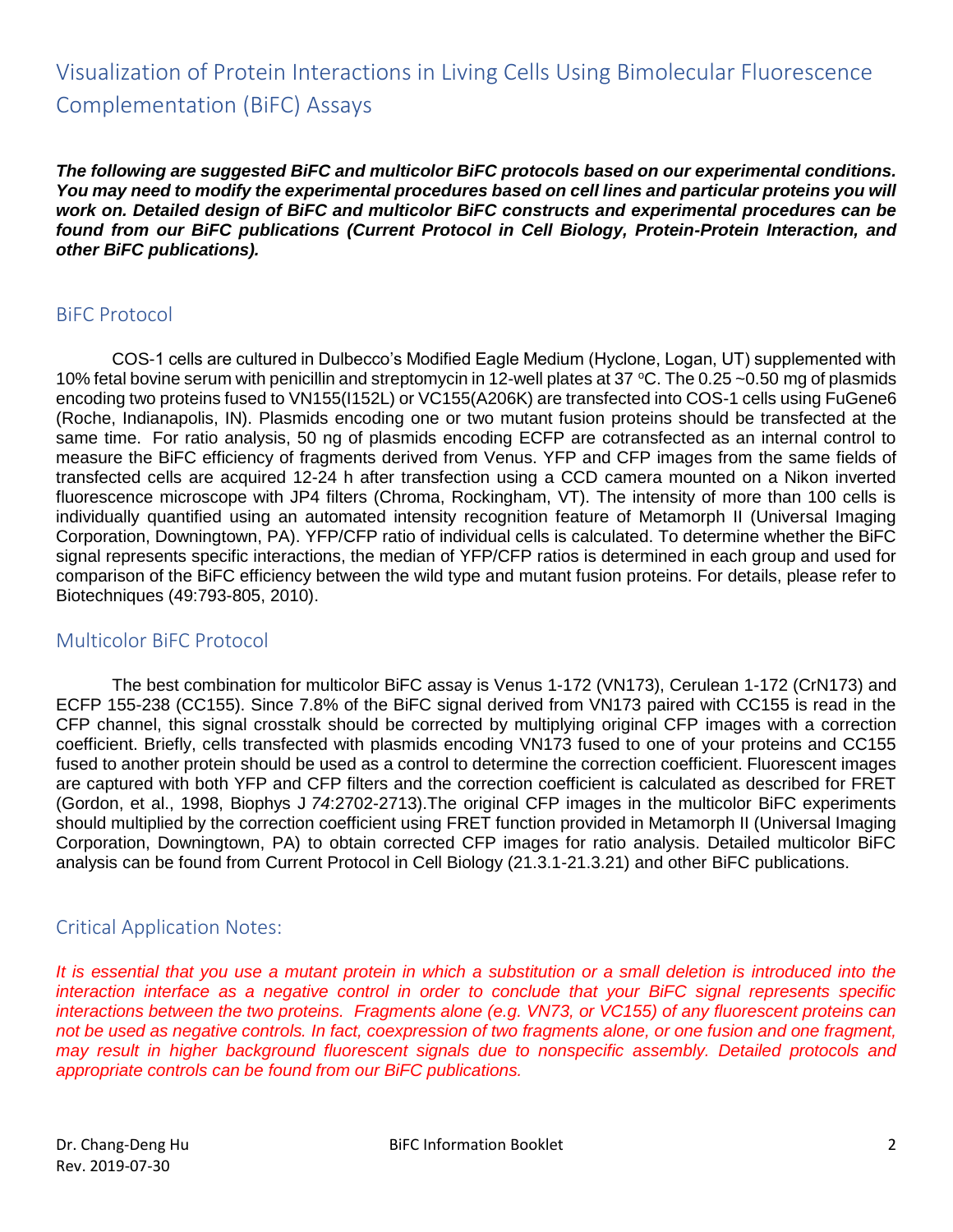*Depending on the effect of mutations on the interactions of your proteins, you may see fluorescent cells in your control groups as well. Since BiFC complexes are essentially irreversible and the complexes can be accumulated over time, you may still see some fluorescent cells if you incubate for too long or proteins are highly overexpressed. For your convenience, we include representative images from our mutant control experiments that are presented in Figure 2 (BioTechnique, 40:61-66, 2006). Note that we deleted two heptads in the zipper*  region of bFos and there are still three heptads left in the fusion protein. The newly improved BiFC assay with *the mutation I152L introduced into VN155 shows lower self-assembly when co-expressed with VC155. However, self-assembly is not eliminated. Thus, appropriate negative controls are needed in your BiFC experiments.*

*In addition, it is not clear whether the BiFC assays can be used to study dynamic interactions or not since the BiFC complexes are virtually irreversible in vitro (Molecular Cell, 9:789, 2002).*

# <span id="page-2-0"></span>BiFC Publications

Pratt, E.P.S., Owens, J.L., Hockerman, G.H., and Hu, C.D. Bimolecular fluorescence complementation (BiFC) analysis of protein-protein interactions and assessment of subcellular localization in live cells. High resolution imaging of proeins in tissues and cells: light and electron microscopy methods and protocols (Ed, Schwartzbach, S.D., Skalli, O., and Schikorski, T.), Springer (2015).

*(This is a BiFC protocol for confocal microscopy)*

Kodama, Y. and Hu, C.D.\* Bimolecular fluorescence complementation (BiFC) analysis of protein-protein interaction: How to calculate signal-to-noise ratio. *Methods Cell Biol*., 113: 107-121 (2013).

*(This is the protocol using newly improved mutant fragments of Venus: VN155-I152L and VC155. This pair of BiFC cloning vectors should be used for most single pair of protein-protein interaction studies, and the protocol also provides detailed procedures for quantification of signal to noise ratio.)*

Kodama, Y. and **Hu, C.D.**. An improved bimolecular fluorescence complementation assay with a high signal-tonoise ratio. *Biotechniques*, **49**:793-805 (2010)

*(This improved BiFC assay has lower self-assembly of two non-fluorescent fragments of Venus and can be used to replace the previously developed Venus-based BiFC assay published in Biotechniques in 2006)*

Shyu, Y. and **Hu, C.D.** Fluorescence complementation: an emerging tool for biological research. *Trends Biotechnol.* **26**:622-630 (2008)

*(Review of BiFC-based technologies and applications)*

Shyu, Y.,Fox, SM., Duren, HM., Ellis, R.E., Kerppola, T.K. and **Hu, C.-D.** Visualization of protein interaction in living Caenorhabditis elegans using bimolecular fluorescence complementation (BiFC) analysis. *Nat. Protoc.*, **4**:588-596 (2008).

*(Protocols of worm BiFC assay for visualization of protein interactions in living worms)*

Hiatt, S.M., Shyu, Y., Duren, H.M, and **Hu, C.D.** Bimolecular fluorescence complementation (BiFC) analysis of protein interactions in living *C. elegans*. *Methods*, **45**:185-191 (2008) *(Original report of worm BiFC assay for visualization of protein interactions in living worms)*

Shyu, Y., Suarez, C., and **Hu, C.D.** Visualization of ternary complexes in living cells by using a BiFC-based FRET analysis. *Nat. Protoc*. **3**:1693-1702 (2008)

*(Protocols of BiFC-FRET assay for visualization of protein interactions in living worms)*

Shyu, Y., Suarez, C., and **Hu, C.-D**. Visualization of AP-1-NF-kB ternary complexes in living cells by using a BiFC-based FRET. *Proc. Natl. Acad. Sci. U.S.A*., **105**:151-156 (2008).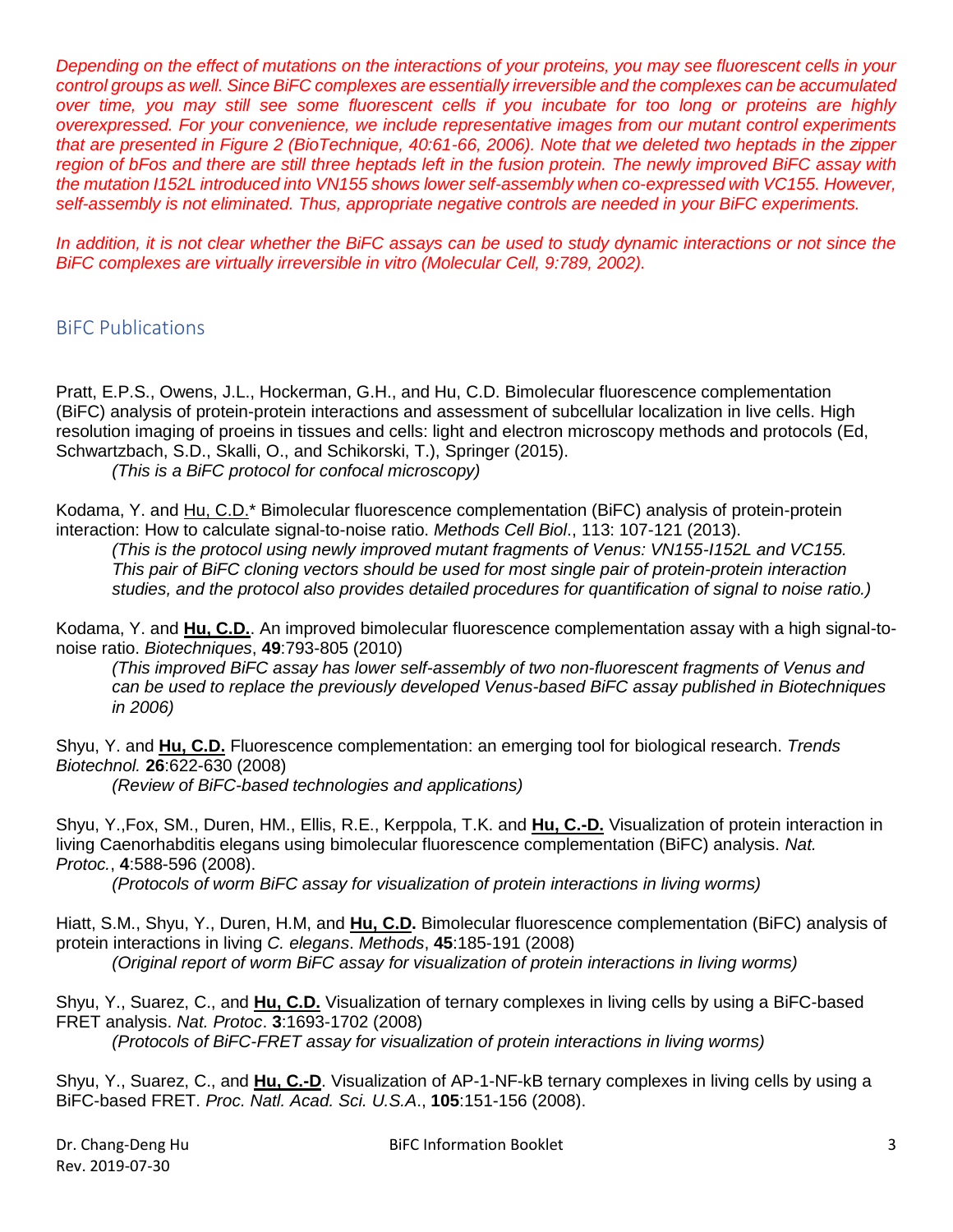*(Original report of BiFC-FRET assay for visualization of ternary complexes in living cells and the identification of p65-Jun-Fos ternary complex)*

Liu, H., Deng, X., Shyu, Y., Li, J.J., Taparowsky, EJ., and **Hu, C.-D.** Mutual regulation of c-Jun and ATF2 by transcriptional activation and subcellular localization. *The EMBO Journal,* **25**:1058-1069 (2006). *(Applications of the improved BiFC system in visualization of AP-1 protein interactions)*

Shyu, Y., Liu, H., Deng, X., and **Hu, C.-D**. Identification of new fluorescent fragments for BiFC analysis under physiological conditions. *BioTechniques*, **40**:61-66 (2006). *(Original report and detailed experimental procedures of the improved BiFC assay)*

**Hu, C-D.**, Grinberg A., and Kerppola T. Visualization of protein interaction in living cells using bimolecular fluorescence complementation (BiFC) analysis. *Current Protocol in Cell Biology*. 21.3.1-21.3.21, 2005. *(Applications and detailed experimental procedures of the multioclor BiFC assay in visualization of Myc/Max family of protein interactions)*

**Hu, C-D.** and Kerppola TK. Direct visualization of protein interactions in living cells using bimolecular fluorescence complementation analysis. *Protein-Protein Interactions* (ed. P. Adams and E. Golemis), Cold Spring Harbor Laboratory Press, 2005.

*(Detailed design and experimental procedures of BiFC and multicolor assays in general)*

Grinberg A, **Hu, C.-D**., and Kerppola T. Visualization of Myc/Max/Mad family dimers and the competition for dimerization in living cells. *Mol. Cell. Biol*. **24**, 4294-4308 (2004).

*(Detailed design and experimental procedures of BiFC and multicolor BiFC assays in general)*

**Hu, C.-D.** and Kerppola, T. Simultaneous visualization of interactions between multiple proteins in living cells using multicolor bimolecular fluorescence complementation analysis. *Nat. Biotechnol.* **21**, 539-545 (2003). *(Original report of multicolor BiFC assay and its applications)*

**Hu, C.-D**. Chinenov, Y., and Kerppola, T Visualization of interactions among bZIP and Rel family proteins in living cells using bimolecular fluorescence complementation. *Mol. Cell*. **9**, 789-798 (2002). *(Original report of BiFC assay and its applications)*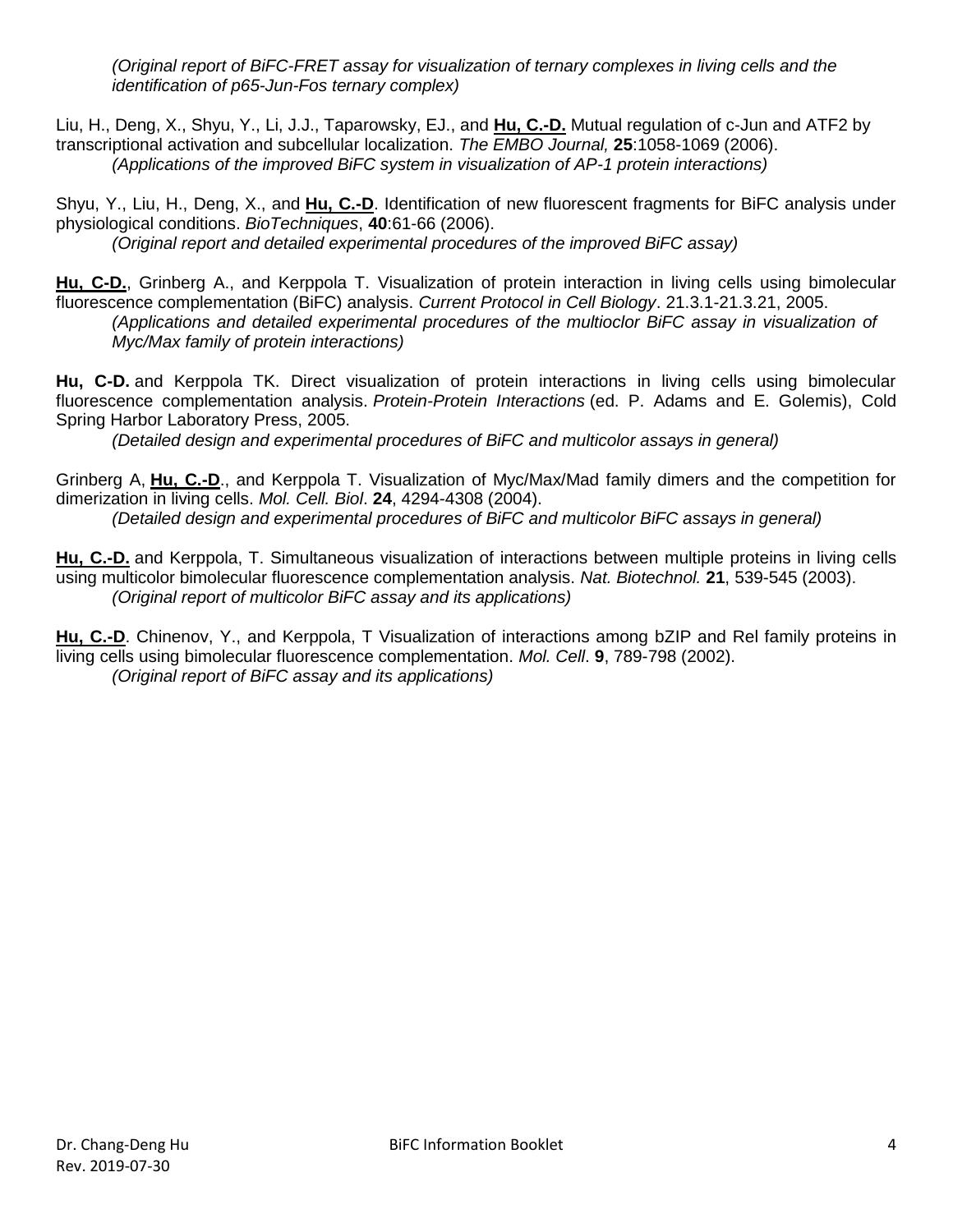# <span id="page-4-0"></span>BiFC Vectors, Sequences, and Maps

# <span id="page-4-1"></span>Download Sequences and Maps

| <b>Sequences</b>          | <b>Maps</b>               |
|---------------------------|---------------------------|
| pBiFC-VN173               | pBiFC-VN173               |
| pBiFC-VC155               | pBiFC-VC155               |
| pBiFC-bJunVN173           | pBiFC-bJunVN173           |
| pBiFC-bFosVC155           | pBiFC-bFosVC155           |
| pBiFC-bFos(deltaZIP)VC155 | pBiFC-bFos(deltaZIP)VC155 |
| pBiFC-CrN173              | pBiFC-CrN173              |
| pBiFC-CC155               | pBiFC-CC155               |
| pCE-BiFC-VN173            | pCE-BiFC-VN173            |
| pCE-BiFC-VC155            | pCE-BiFC-VC155            |
| pBiFC-VN155(I152L)        | pBiFC-VN155(I152L)        |
| pBiFC-bJunVN155(I152L)    | pBiFC-bJunVN155(I152L)    |